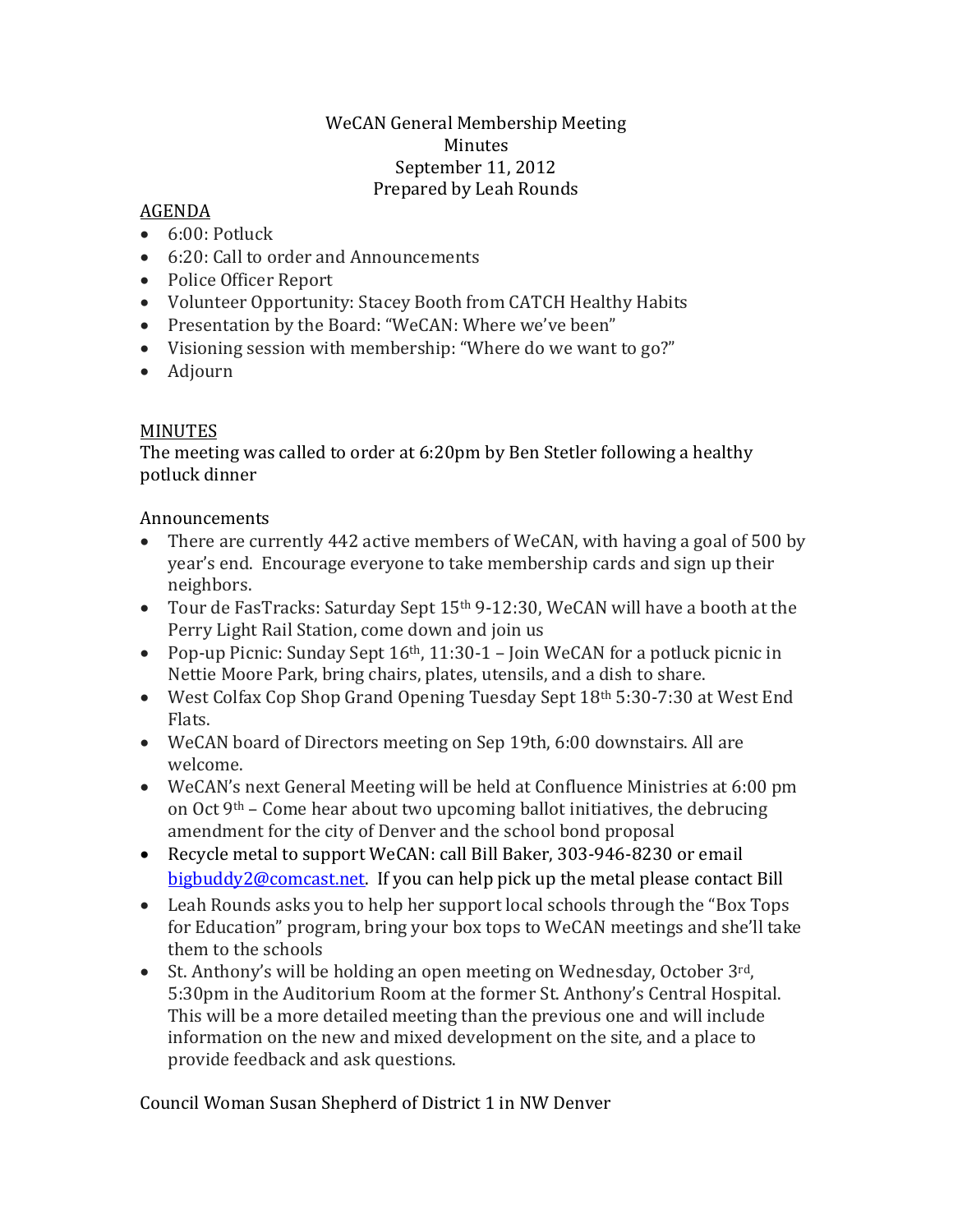- Measure 2A will be on the ballot in November, it is to debruce property taxes. This would allow the government to keep the money they're already collecting and put it back into programs
- Denver Mayor is releasing the first draft of the 2013 budget and there will be budget hearings over the next several months
- Newsletter was distributed with community activities
- Denver Health is working to create a Community Health Improvement Plan, and is asking residence about their primary health issues and concerns that their neighborhoods are facing right now. The meeting in NW Denver is Sept. 26 at Skinner Middle School at 5:30pm. Information will be in Spanish and English and childcare will be provided.

New Member Drawing – basket of garden produce

John Turner Grey, a West Colfax neighbor, has donated 1,000 daffodil and/or tulip bulbs to WeCAN. They need to be packaged up 24 to a bag, and then neighbors will take the bag and plant half in their yard and reach out to a new neighbor to offer to plant half in their yard. Need to find a time and volunteers to help separate and bag the bulbs. An email announcement will go out before the next general meeting to see who would be interested in participating. Hope to have them available for next month's meeting to pass out. Contact John if you want bulbs ahead of time. [JohnTurnerGrey@yahoo.com](mailto:JohnTurnerGrey@yahoo.com) or 720-270-9552.

Denver Police was not in attendance, no police report this month.

Stacey Booth from CATCH Healthy Habits – a non-profit program designed to teach seniors and young kids healthy habits such as exercise and choosing healthy snacks. This is the program's first year and is a pilot program. It is an evidence-based curriculum to promote physical activity and healthier eating habits. There is a class at the Senior Resource Center in Wheatridge starting Sept. 20th and runs for 8 weeks, one day a week, an hour each class. There is volunteer training available. Contact Stacey at [srbooth@srcaging.org](mailto:srbooth@srcaging.org) or 303-235-6947 if interested in helping.

Presentation by the Board: "WeCAN: Where we've been" Barbara Baker gave an overview of how WeCAN started

- Barb has lived and worked in the neighborhood since 1998, when Sloan's Lake Citizen Group represented the area
- About 3 years ago, Barb talked with the councilperson at the time, and also connected with the West Colfax Partnership and the West Colfax BID, all of whom were very supportive of WeCAN developing and the word started to be put out
- The first meeting was November 2009 with 12 people. The next meeting had 24 people, and it was decided that the group should form a RNO - Elected a board of directors, approved bylaws, became 501c3, registered with the city,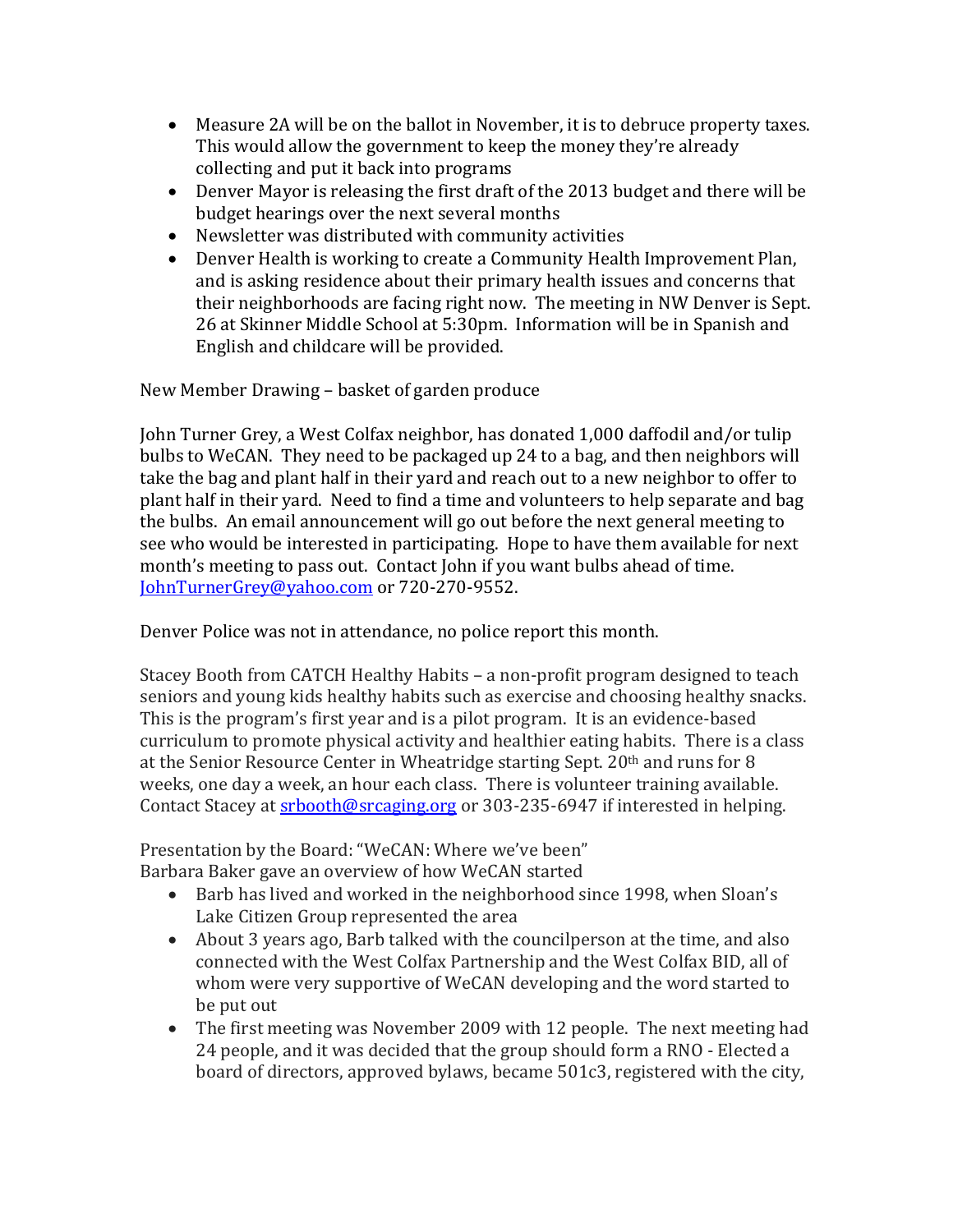started fundraising, planting trees, alley clean-ups, collaborating with other orgs, etc.

- West Colfax Partnership gave WeCAN their funds when that group dissolved
- 1,900 homes are reached each month through the newsletter and electronically
- Garage Sale this year, working with Rebuilding Together (thought they didn't get their funding), to find a senior in the community who had been without hot water for 2 years. WeCAN replaced their water heater with the funds raised at the garage sale.
- Have collaborated with many organizations and agencies to make a lot of things happen – Confluence Ministries, Extreme Community Makeover, among others
- WeCAN was one of ten nominated and was a finalist for the "live, work, and play" award. Volunteers are always needed to continue this work.

Representative Dan Pabon, State Rep District 4 shared a vision for the future

- At the city level, want to maintain funds to go to much needed services. Dan is in support of this
- 2 other ballot issues are coming up this fall the Mill Levy for Denver Public Schools (to help decrease classroom size and help with supplies), and a Bond for DPS (to support the school infrastructure)
- Students in NW Denver have the highest per capita per student coming into our neighborhood.
- Dan will be up for re-election this Fall

Ben Stetler continued on the theme for the vision of the future

- Volunteering 5 minutes here, or an hour there is all that is needed
- This organization has undergone many changes quickly
- Registered RNOs are required to be contacted by the city when new issues come up. An example was the recent redistricting issue; WeCAN was there to present issues of behalf of the neighborhood. Also a recent zoning issue that would eliminate a 500' rule of hotels and restaurants setting up by schools. This issue had a high feedback response and WeCAN continues to represent these different views. WeCAN has actual polling to show and can provide more concrete input on the issues that arise
- WeCAN continues to grow and evolve, with a change in leadership and an exchange of ideas
- With the St. Anthony's developers, and the new Public Library, WeCAN has weighed in significantly and expressed an interest in keeping feedback going and maintaining an open line of communication. WeCAN has a good working relationship with Brownfield and DPL
- WeCAN continues to reach out to members and get more feedback. There have been garage sales, alley clean-ups, and WeCAN has been involved in many facets in this neighborhood
- Committees that are currently active and still need more member support
	- o Neighborhood Watch Is in need of more volunteers for this committee and for people to help with the new Cop Shop